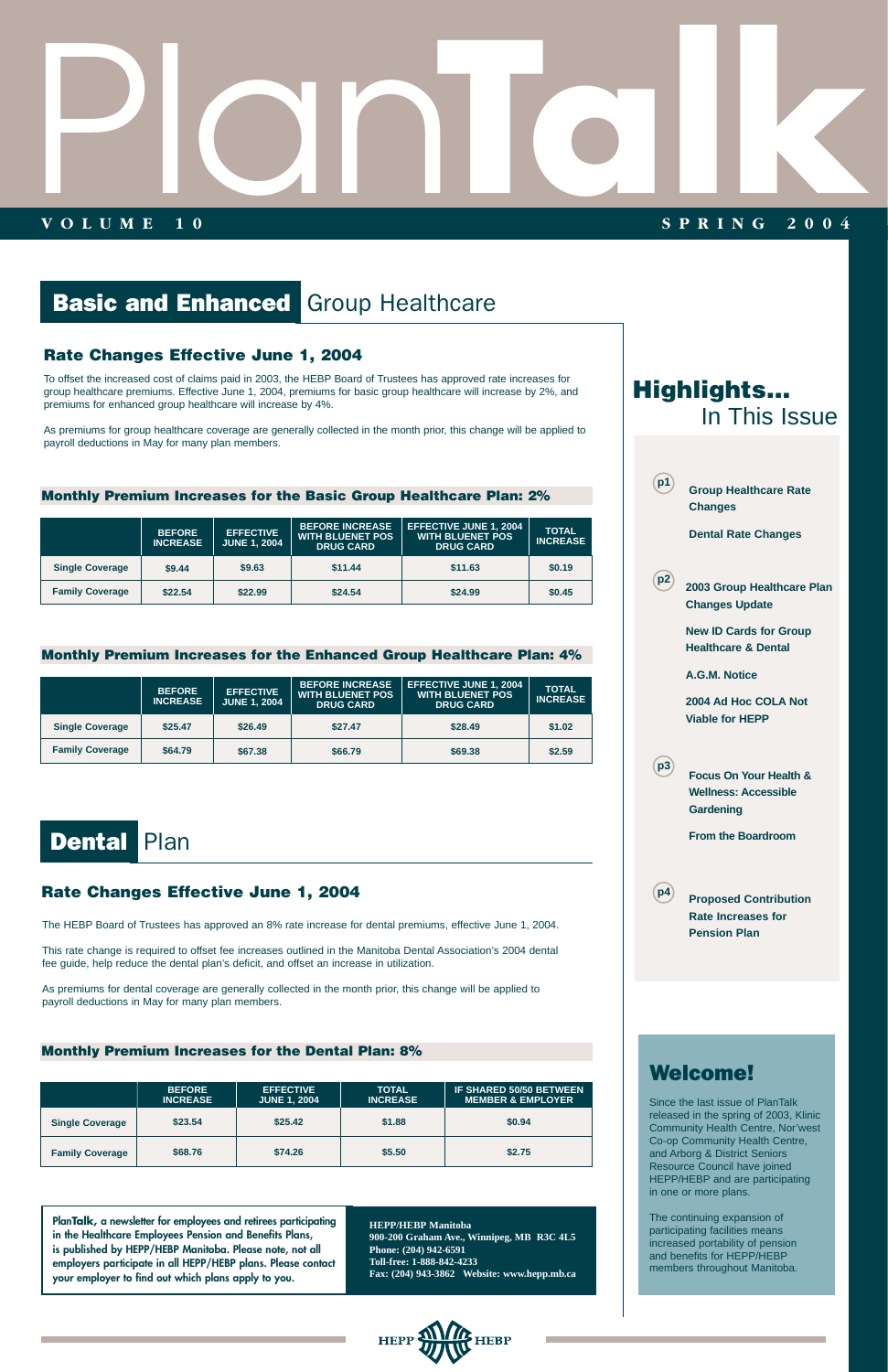# The Inside Story

# **On Benefits**

# **2003 Group Healthcare Plan Changes Update**

Manitoba Blue Cross, the plan carrier of the HEBP Group Healthcare and Dental Plans has issued new identification cards to eligible plan members.

To comply with privacy legislation, identification cards no longer contain social insurance numbers. Instead, they contain 9-character identification numbers.

The cards feature more detailed information about individual coverage as well as the issue date, contact information for Blue Cross, and phone numbers for international travel assistance and the Employee Assistance Centre.

An explanation of benefits coverage accompanies the cards.

Any questions regarding identification cards can be directed to:

Email: info@mb.bluecross.ca Interactive Voice Messaging: 783-8482 or toll-free at 1-888-461-2149 Telephone: 775-0151 or toll-free at 1-800-873-2583

|                                    | the colour of caring   |                              |             |
|------------------------------------|------------------------|------------------------------|-------------|
| <b>Contract</b><br><b>XXXXXXXX</b> | Group<br><b>XXXXX</b>  | <b>BENEFITS PROVIDED BY:</b> | <b>HEBP</b> |
| ID#                                | <b>Name</b>            | <b>Birthdate</b>             | Coverage    |
| <b>XX</b>                          | <b>MARK XXXXXXXXXX</b> | APR-1951                     | <b>AHB</b>  |
| XX                                 | <b>JANE XXXXXXXXXX</b> | <b>SEPT-1945</b>             | <b>EHB</b>  |
| <b>XX</b>                          | ANNABELLA XXXXXXXX     | <b>FEB-1972</b>              | <b>VIS</b>  |
| <b>XX</b>                          | REGINALD XXXXXXXXXX    | <b>JUN-1975</b>              | <b>TRV</b>  |
| <b>XX</b>                          | FAITH XXXXXXXXXX       | <b>OCT-1978</b>              | <b>DNT</b>  |
| XX                                 | CHRISTOPHER XXXXXXXXXX | APR-1980                     |             |

# 2004 Ad Hoc COLA Not Viable for HEPP

At the end of each year, the HEPP Board of Trustees reviews the pension plan's estimated financial position and determines whether sufficient funds are available to grant an ad hoc cost of living adjustment (COLA), effective January 1 for the coming year.

# Annual General Meeting **Notice**

Unfortunately, the HEPP Board of Trustees determined that the plan's financial position as of December 31, 2003, did not allow for a COLA to be granted effective January 1, 2004.

For further information, please contact HEPP at (204) 942-6591

or toll-free at 1-888-842-4233.



The spring 2003 issue of PlanTalk notified the 21,000 members of the HEBP Basic and Enhanced Group Healthcare Plans that premium increases and benefit changes would occur effective June 1, 2003.

Since then, the HEBP Board of Trustees has received individual feedback and petitions from almost 1,800 concerned Plan members. Although these members, particularly those in the Enhanced Plan, feel the premium increase is significant, most would have preferred to pay even more, rather than have their paramedical benefit maximums reduced.

Members of the Enhanced Plan are also concerned that, once enrolled, they cannot subsequently change to Basic coverage, or withdraw from the Plan altogether.

The Trustees' primary responsibility is to ensure the Plans remain viable, however they wish to acknowledge the concerns expressed by Plan members. The feedback received will be taken into consideration when completing the next strategic plan review.

# **New ID Cards** for Group Healthcare & Dental

This year, we will host a joint HEPP and HEBP Annual General Meeting. The event is scheduled for:

Monday, June 21 at 1:00 p.m. in the Lombard Room of the Fairmont Hotel, at 2 Lombard Place, Winnipeg MB

RSVP by contacting Sandra McKinnon at: 942-6598 ext. 219 (in Winnipeg) or toll-free: 1-888-842-4233 e-mail: mckins@hepp.mb.ca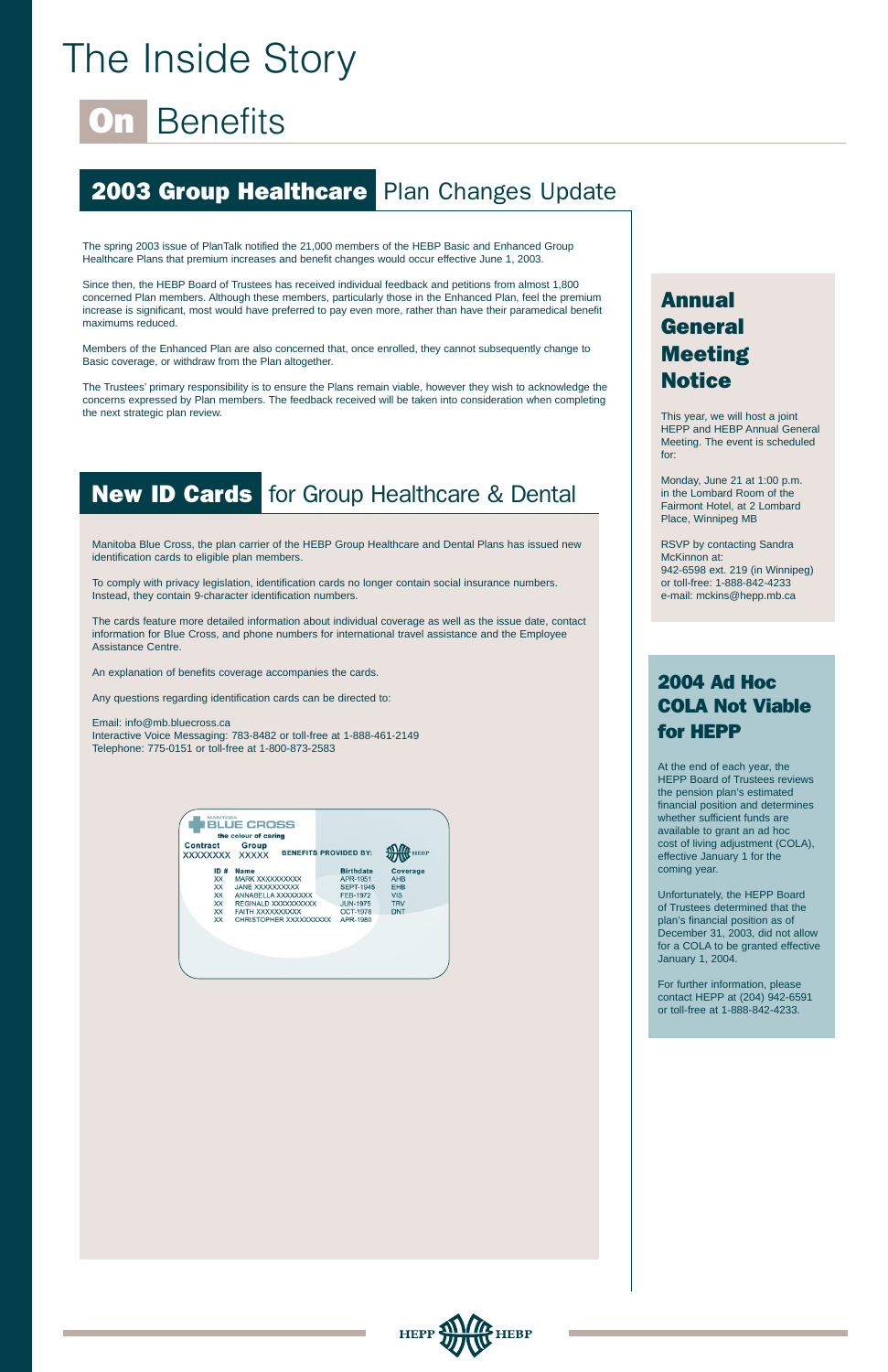# The Inside Story

# **Benefits**



### **Accessible Gardening**

provided by Richard Broadhurst of the HEBP Disability and Rehabilitation Plan

With temperatures improving, our thoughts turn to spring and summer activities. Gardening is a rewarding leisure activity that can be enjoyed by people of all ages, including persons with physical limitations. Here are some simple tips that can help to ensure your gardening experience is a healthy and enjoyable one.

Just like when you exercise, you need to **warm up your joints** before you begin gardening. Light range of motion exercises should be sufficient unless you are recovering from a muscle injury.

When you are in the garden, make sure you **change positions frequently** to avoid stiffness. Alternate between sitting, standing, squatting, and kneeling. You can also use this philosophy to avoid repetitive strain injuries, for example alternate finger intensive activities with less demanding hand tasks. Use a kneeling pad in the garden to protect your knees, or a low stool to alternate between sitting and kneeling. Don't wait until you feel pain, be proactive and use a stopwatch to make sure you are changing positions frequently.

**Pace yourself**. Give yourself more time than you normally would to complete a task and take breaks throughout. Micro-breaks of 10-15 seconds should be taken every 5 minutes during most activities. Longer, less frequent breaks are required for large muscle and cardiovascular intensive tasks such as shoveling and lifting.

**Work smarter** by pushing more and pulling less. Use a trolley, don't lift and carry.

Use lightweight **ergonomic tools** with handles that are large, soft, and easy to grip. Instead of buying new tools, you can use hockey tape, rubber bicycle grips, or pieces of foam to create built-up handles on your favorite tools. You can also create a custom grip by heating a piece of PVC pipe in the oven at 235 F and molding it onto the handle to the desired shape (Careful, it's Hot!). Gloves with sticky surfaces also help to improve your grip on the tools. Remember to keep your tools sharp and in good shape, a sharp tool requires less energy to use. Splints, supports, and assistive devices can be used when gardening, but you should consult your physician or therapist first.

Use **proper body mechanics** whenever you are lifting. Lift with your knees not your back. Keep your feet wide apart when lifting a heavier load and wear supportive shoes with non-slip soles. Maintain the normal curve of your spine at all times and do not jerk when you lift. If something is too heavy ask someone to help you.

Figure out **creative ways to transport your tools** and equipment. Use an old golf bag with wheels to carry long handled tools. Use a sled, wagon, or wheelbarrow to pull tools and fertilizer. Make sure all handles and straps on carrying cases are thick and comfortable, or else the handles may "bite" and cut off your circulation.

Consider creating **raised beds** if you are starting a new garden or reshaping your old garden. Raised beds are easier to access and you can sit to work at them. Raised beds tend to require more water than traditional gardens, so you will want to make sure they are positioned close to a water source so you are not carrying hoses or buckets long distances. Growing on trellises, planting in tall containers (barrels), and placing containers on benches are also good ways to reduce the amount of bending required. Window boxes or hanging baskets can be used indoors as well. For hanging baskets, you can purchase or construct a pulley system to improve access for watering and pruning. If you garden from a sitting position, make sure your work surface is low enough that you won't have to raise your hands above your shoulders.

When you are creating a pathway in your garden there are a few tips to keep in mind to ensure it is **safe and accessible**. The path should be level and made of textured material for improved traction. The edges should be clearly marked with colored rocks or painted wooden edging, and adding lights to your path will aid visibility. Make sure you have placed benches or chairs along your pathway for the occasional rest break.

# From the Boardroom

And finally, remember to **protect yourself from the sun**. Wear sunscreen, long sleeved shirts, and wide brimmed hats. Drink plenty of fluids and avoid working during peak sun hours of 10:00 a.m. to 2:00 p.m. If you are out during peak sun times, make sure you take plenty of breaks in the shade.

Happy gardening!

If you have a comment or a suggestion for **PlanTalk**, please contact us at:

#### **PlanTalk**

HEPP/HEBP Manitoba 900-200 Graham Ave., Winnipeg, MB R3C 4L5 Phone: (204) 942-6591 Toll-free: 1-888-842-4233 Fax: (204) 943-3862 Email: communications@hepp.mb.ca Website: www.hepp.mb.ca



# **We Appreciate Your Feedback**

# **HEBP Board Changes**

Lorraine Sigurdson of CUPE resigned her position on the HEBP Board of Trustees, and Brian Ellis was appointed as the new CUPE representative.

# **New HEBP Audit Committee Formed in October 2003**

The HEBP Board has established an Audit Committee comprised of:

Mr. Terry Dyck Manitoba Nurses Union

Mr. Gabriel Forest, FCA Retired Partner, PricewaterhouseCoopers

Ms. Monica Girouard, CGA Manitoba Government and General Employees Union

Mr. Pat Matthews, CA Retired CFO, Gendis

Mr. Bob Vandewater (Chair) VP CIBC Wood Gundy

Ex-officio, voting members include the Chair and Vice Chair of the HEBP Board, Bob Romphf of MNU, and Mark Neskar of Seven Oaks General Hospital.

Ex-officio, non-voting members include HEPP/HEBP's Executive Director, John McLaughlin; Director of Investments, Ronald Queck; Director of Finance, Rohini Halli; and Director of Benefits Administration, Kay Dunthorne.